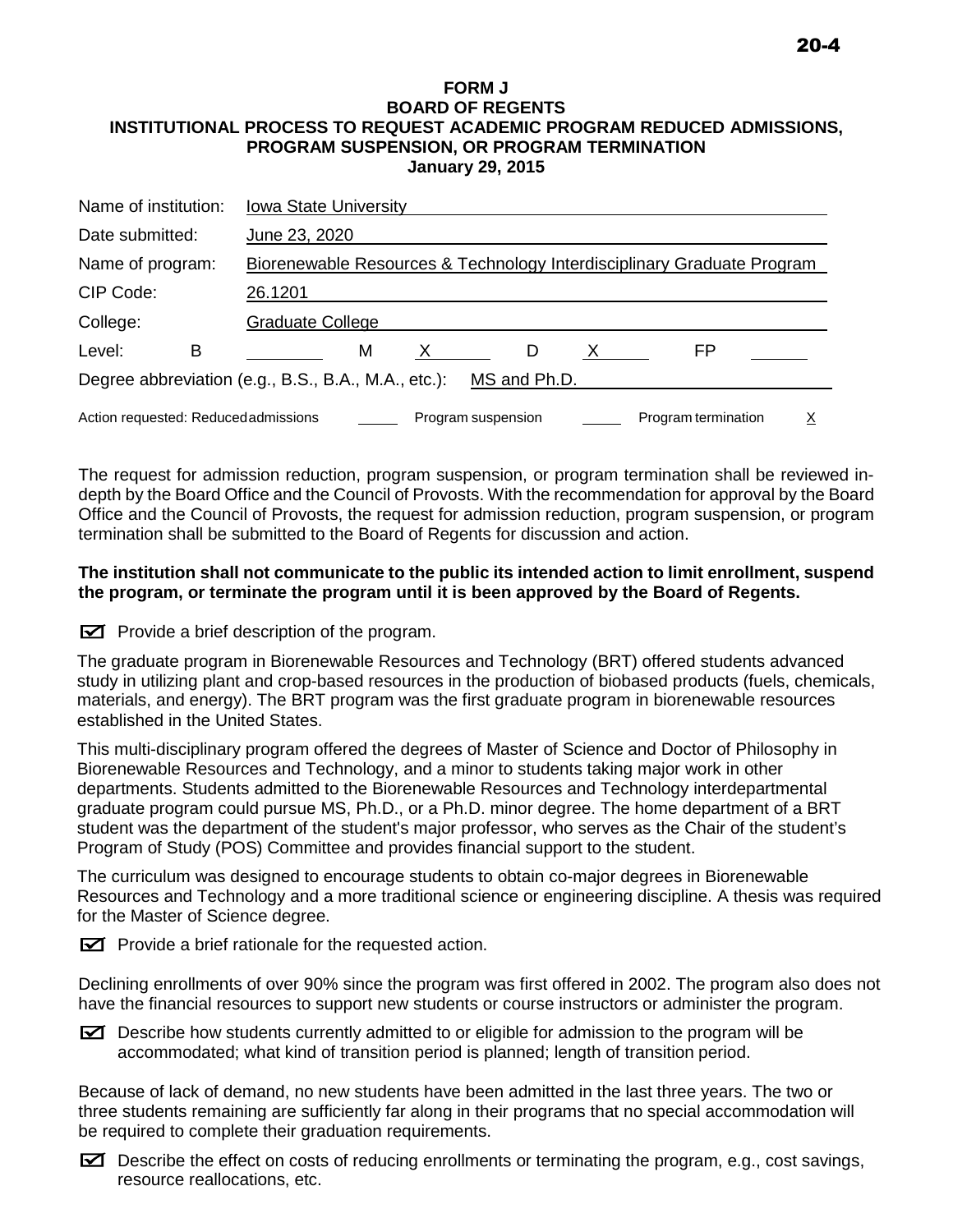The program never received direct funding to support students or instructors or administer the program. Students were supported through the individual research programs of affiliated faculty and courses were offered through academic departments, and funds to administer the program were provided from discretionary accounts of the Bioeconomy Institute. However, reduced research at ISU in biorenewables at ISU has reduced student opportunities in the field. There will be not impact on university resources by discontinuing the program because of the way it was configured.

 $\triangleright$  Is program available elsewhere in the state? Identify the schools where the program is available and the current enrollment at those sites.

No comparable program at schools in Iowa. However, relevant course work will be available to students through academic departments with relevant disciplinary missions.

 $\Xi$  Provide an annual analysis for a 5-year period of applications in the academic program; provide an annual analysis for a 5-year period of enrollments in the academic program.

Five years ago, the number of applications were less than five with only three admitted in the past five years. This contrast to the early years of the program (2002-2012) when the program had as many as forty students enrolled.

 $\Xi$  Provide an annual analysis for a 5-year period of graduations from the academic program.

All three students enrolled in the past five years will have graduated by 2020.

 $\Xi$  Is this intended to be a temporary or permanent change (applies only to reduced admissions)? If temporary, for how long?

Permanent change – resources are not available to administer the program and teach courses required for the degree even if student interest existed.

 $\boxtimes$  How will the reduction or termination affect workforce needs in the state? Be as specific as possible.

No workforce reduction associated with closure of this program. All courses were offered by academic departments affiliated with the program. The program was administered as part-time assignments by staff of the BEI.

 $\Xi$  What is the anticipated impact on other programs? Will students likely go elsewhere?

No significant impact on other programs anticipated considering the lack of demand for this program in recent years.

 $\triangleright$  What is the anticipated impact on minorities and women?

No significant impact on women and minorities anticipated considering the lack of demand for this program in recent years.

 $\triangleright$  Is a reduction in faculty, staff, facilities, etc. anticipated?

No workforce reduction will occur as a result of discontinuing this program. As previously explained, no faculty or staff were directly employed by the BRT program.

 $\triangleright$  Provide any other information that might be helpful to the Board of Regents in considering this request.

The program offered a unique interdisciplinary educational opportunity for graduate students for 18 years. However, changes in research opportunities and interests for graduate students today makes this a timely termination of the BRT program.

dg/h/aa/suspend/process/J.doc 7/10/2015@2:50:53 PM